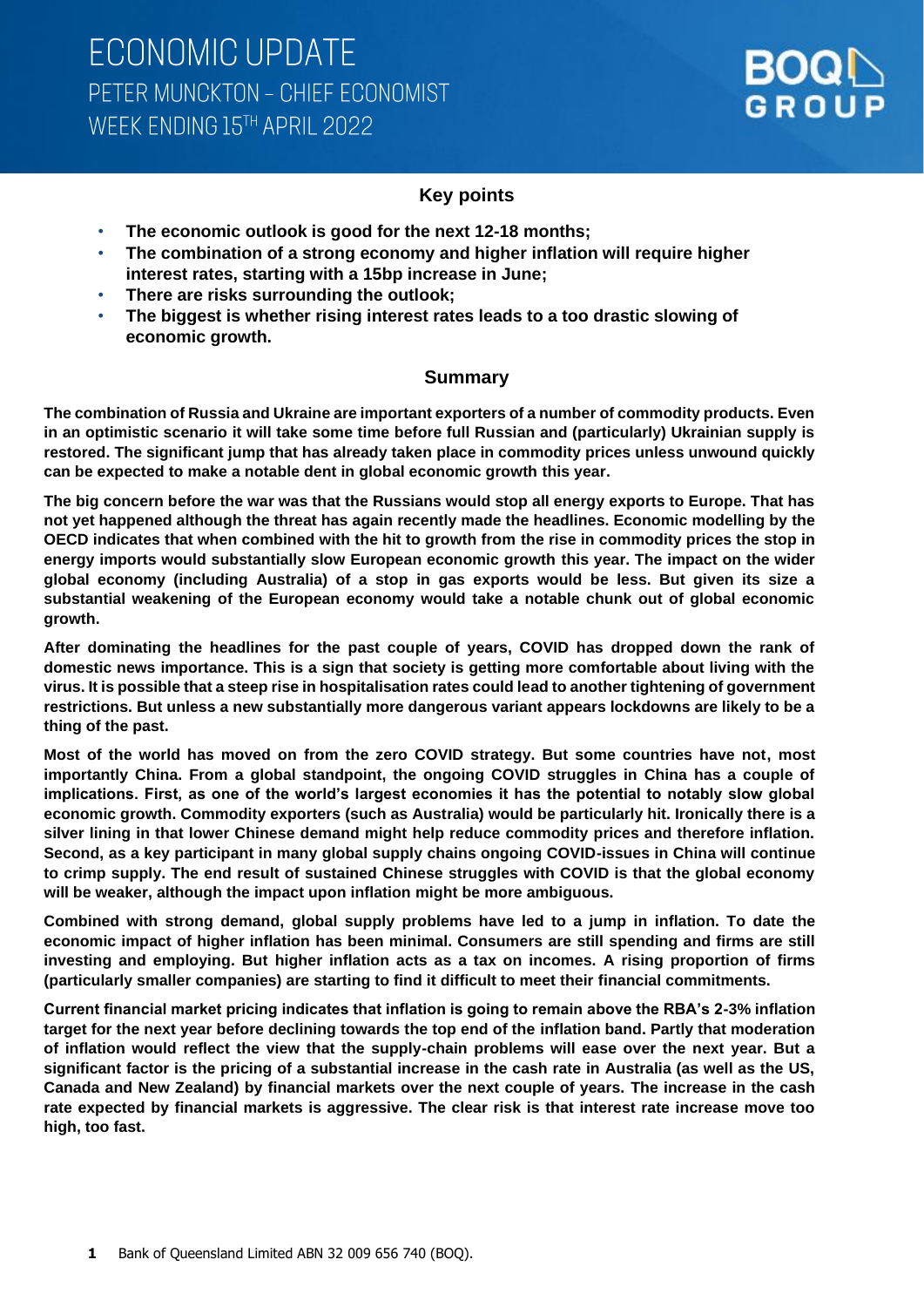### **Economic impact of the crisis**

It is increasingly clear that the RBA will be hiking rates in the not too distant future, almost certainly beginning in June. And so they should. With an inflation rate that will be in the '4s' and unemployment rate in the '3s', the cash rate shouldn't be 0.1%.

For some time the RBA's strong preference was to wait for actual evidence that wages growth was north of 3%. They wanted to do this to make sure that the CPI would sustainably be above 2% following a run of years where inflation was below their target band. But the evidence is very clear that the temporary events that were keeping inflation high are proving to be lasting longer than anticipated. This is leading to rising expectations about future inflation from households and businesses. At the same time economic growth has been stronger than analysts had predicted.

This last point is important. While there has been plenty of analysis about the problems caused by supply chains and worker shortages, less remarked upon has been the ongoing strength of the Australian (and global) economy(s). The domestic economy ended last year performing very well. It has started this year on the same high note despite the Omicron wave(s) and rising inflation.

There are good reasons to expect this economic strength to continue for the next 12-18 months. The unemployment rate will be near 50-year lows. Wages growth will rise. Builders' order books are full for the next 1- 2 years. State Governments are having to slow down infrastructure projects given the problems about accessing workers and materials. Exporters are doing very well. But there are also clearly identifiable risks that could mean the economic could be playing a different tune.

### **Risk 1: The War stops all Russian energy exports to Europe**

The combination of Russia and Ukraine is only a small part of the global economy. But they are important exporters of a number of commodity products (notably energy and food). They are also important players in particular niche manufacturing categories. For example, Ukraine is an important supplier of wiring harnesses (used in car manufacturing) as well as the world's largest exporter of neon (a gas used in lasers that installs circuits onto computer chips).

The War has created two problems. Most obviously it has directly reduced supply from Ukraine as factories get damaged, ports are closed and Ukrainian farmers leave to fight the war. But the economic and financial sanctions has severely limited Russian commodity supply hitting world markets. The response has been a sizeable jump in many commodity prices.

We cannot be certain as to when the war or sanctions will end. Even in an optimistic scenario it will take some time before full Russian and (particularly) Ukrainian supply is restored. The decline in the oil price from its peak in early March suggests that for now financial markets are getting more comfortable about the implications of the conflict. Nonetheless, the significant jump that has already taken place in commodity prices unless unwound quickly can be expected to make a notable dent in global economic growth. Importers of commodity prices (notably Europe and Japan) will be harder hit than commodity exporters (such as Australia).

But the big concern before the war was that the Russians would stop all energy exports to Europe. That has not yet happened although the threat of that possibility has made headlines. Economic modelling by the OECD indicates that when combined with the hit to growth already from rise in commodity prices, the stop in energy imports would substantially slow European economic growth this year.

The impact on the wider global economy (including Australia) of a stop in gas exports would be less than the impact upon Europe. But given its size a substantial weakening of the European economy would take a notable chunk out of global economic growth. It is in no-ones interest for Russian energy exports to stop. The Russians need the money, the Europeans need the energy and the rest of the world prefers lower commodity prices. That is why I place a low probability on this scenario occurring. But not every decision taken during a war is based upon logic.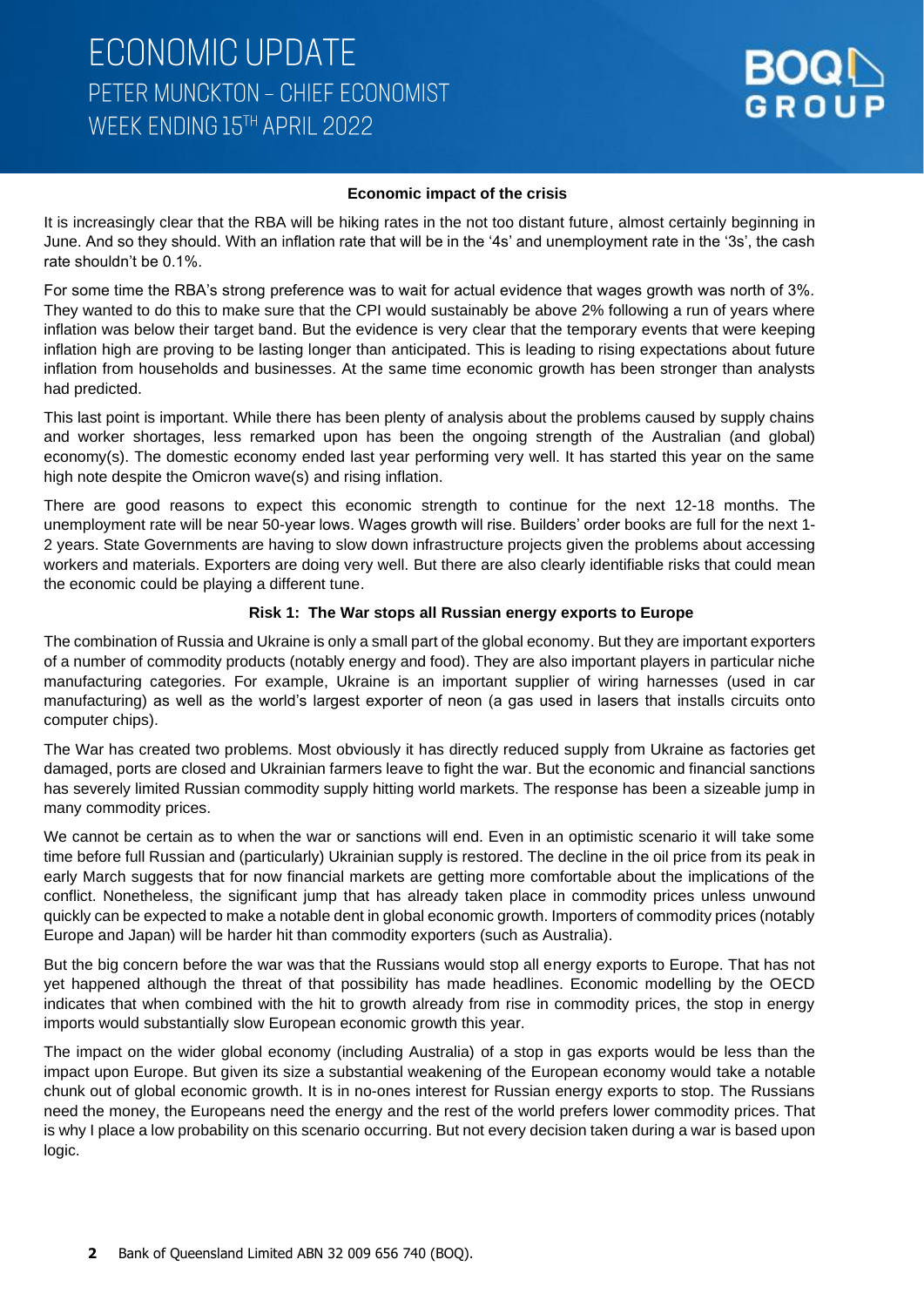





After dominating the headlines for the past couple of years, COVID has dropped down the rank of domestic news importance. This is despite another rise in case numbers. This is a sign that society is getting more comfortable about living with the virus. It is possible that a steep rise in hospitalisation rates could lead to another tightening of government restrictions. But unless a new substantially more dangerous variant appears lockdowns are likely to be a thing of the past. And regulations were not notably tightened when Omicron first appeared despite hospitalisations being significantly above current levels.

Most of the world has moved on from the zero COVID strategy that Australia followed for fair chunks of the past two years. But some countries have not. These include Tonga, North Korea, Taiwan and (most importantly) China. China is the world's largest importer of commodities and the largest exporter of manufactured goods. On some measures it is already the largest economy in the world. So Chinese Government decisions to shut down parts of its economy (as it has recently done to Shanghai) to fight COVID can have big implications for the global economy.

It is understandable why the Chinese Government is taking a cautious approach. It has a relatively old population. Its vaccines provide less protection than the ones available in Australia, and a low proportion of its older population have been vaccinated. Its health system is not as developed as in many OECD countries. It has large cities that are densely populated. A significant COVID wave could have significant health implications.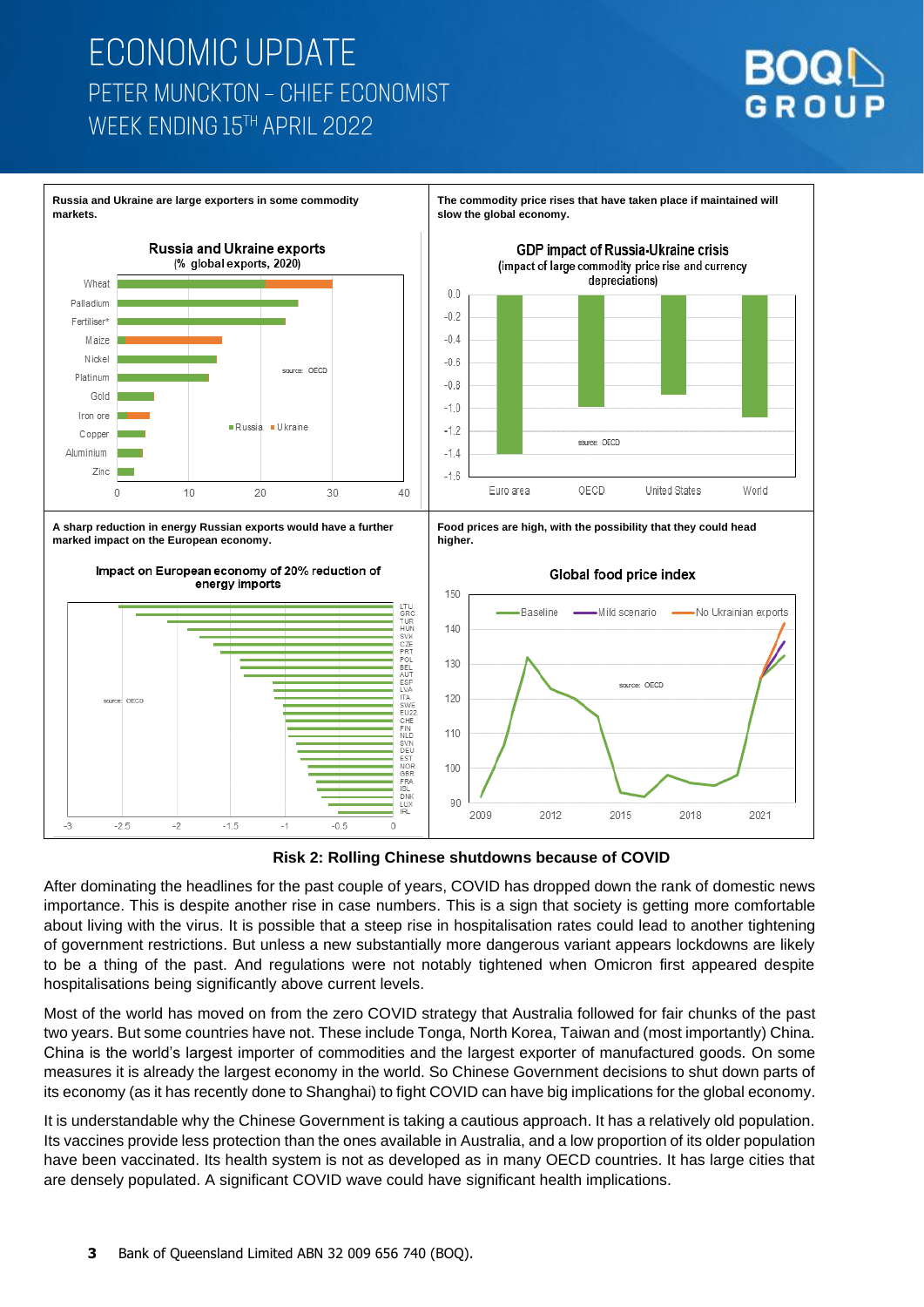

The Chinese Government face a difficult decision. We know that lockdowns substantially hit economic growth. But so does letting the virus run rampant (it drastically reduces consumer and business confidence and their desire to spend).

Presumably the Chinese Government game plan is to try and keep the virus out until they have developed more effective vaccines (they seem reluctant to rely on imported ones). Up to now they have had a good track record in minimising any outbreaks and quickly quashing those that have appeared. But the increasing contagiousness of COVID is making that strategy more difficult to achieve.

Already analysts are marking down their views on Chinese economic growth reflecting the impact of the virus. There is a decent chance of further forecast mark-downs. The Government could support the economy by providing substantial income support in the same way that many OECD countries have done. But the relatively under developed nature of the Chinese welfare system means such programs may not be as effective.

From a global standpoint, the ongoing COVID struggles in China has a couple of implications. First, as one of the world's largest economies it has the potential to notably slow global economic growth. Commodity exporters (such as Australia) would be particularly hard hit. Ironically there is also a silver lining. Lower Chinese demand might help reduce commodity prices and therefore inflation. Second, as a key participant in many global supply chains ongoing COVID-issues in China will continue to crimp supply. The end result of sustained Chinese struggles with COVID is that the global economy will be weaker, with the impact upon inflation more ambiguous.

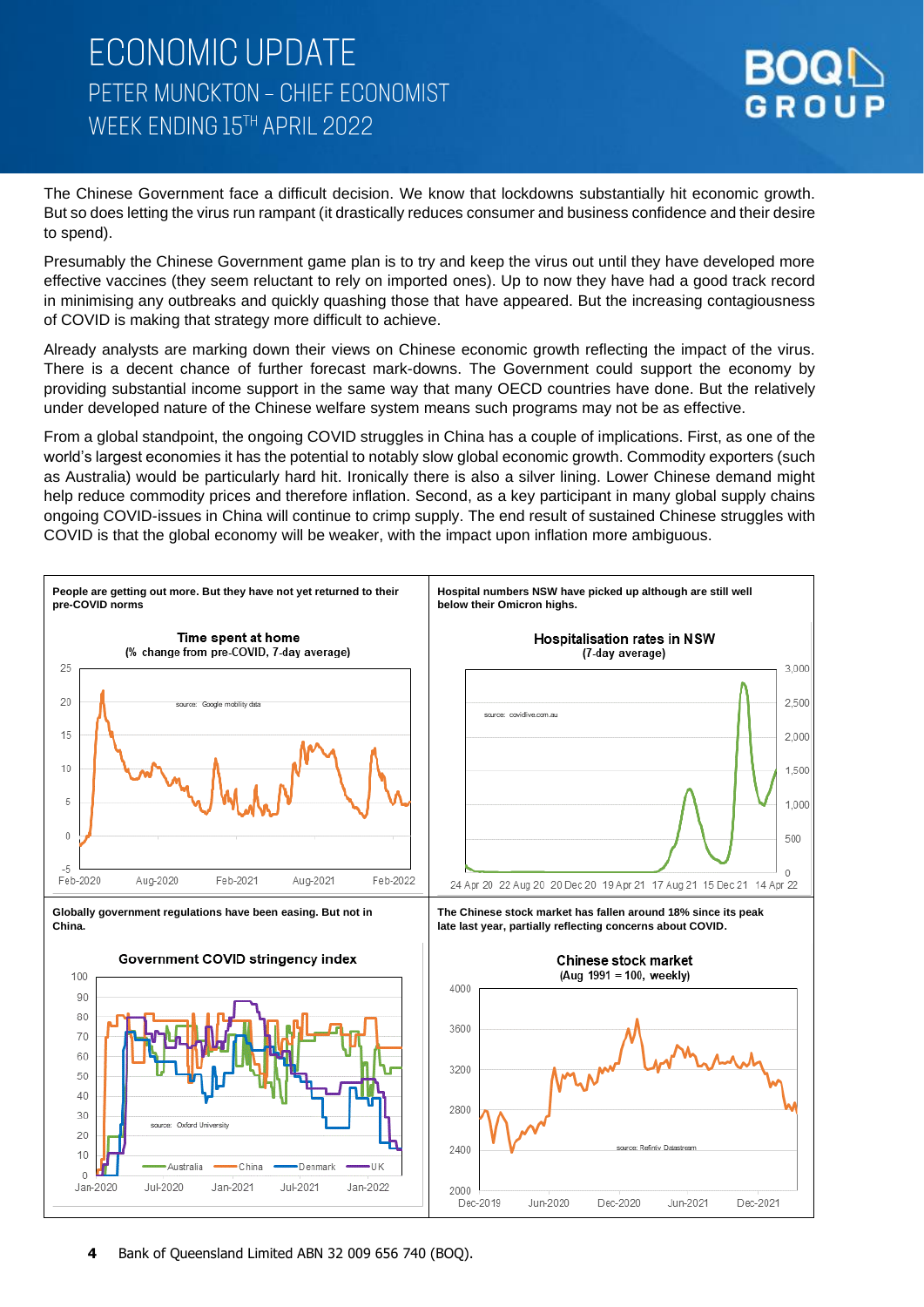### **Risk 3: The supply shock hitting the global economy.**

At the start of this year the consensus view was that many of the supply-chain problems would be temporary. The thinking was that as the economy re-opened employees would return to work filling the orders that had built up during the lockdowns. That had started to occur. Car production is up, shipping delays are shorter and the backlog of orders is starting to decline. Nonetheless, the supply-chain problems are lasting longer than anticipated.

One reason is that COVID is still impacting worker availability. A recent ABS survey indicated that a big majority of firms had workers missing either from catching COVID or related-isolation requirements (as evidenced by the big queues at airports over the April school holidays). More generally firms are facing severe labour shortages (in both Australia and most OECD countries) something that will take time to rectify despite the opening of the borders. And even before the Russia-Ukraine War commodity prices were rising reflecting under investment over recent years. The War only exacerbated that problem.

When combined with strong demand these supply problems has led to the jump in inflation. So far the impact of higher inflation has been minimal. Consumers are still spending, firms are still investing and employing. But the longer that inflation stays high the more likely that will change. A rising proportion of firms (particularly smaller ones) are starting to find it difficult to meet their financial commitments (although the proportion facing significant financial constraints has not yet risen). Household real wage growth is negative. In the recent Budget the Government provided fiscal support to low-income earners (as well as small business) to help them cope with rising prices.

Higher inflation acts as a tax on incomes. Higher inflation will almost certainly be a drag on economic growth this year. Australia as a major commodity exporter is in a better position to cope than many other countries. It is how long inflation remains too high, and what governments and central banks need to do to get lower inflation, will be the key issue determining its economic impact.

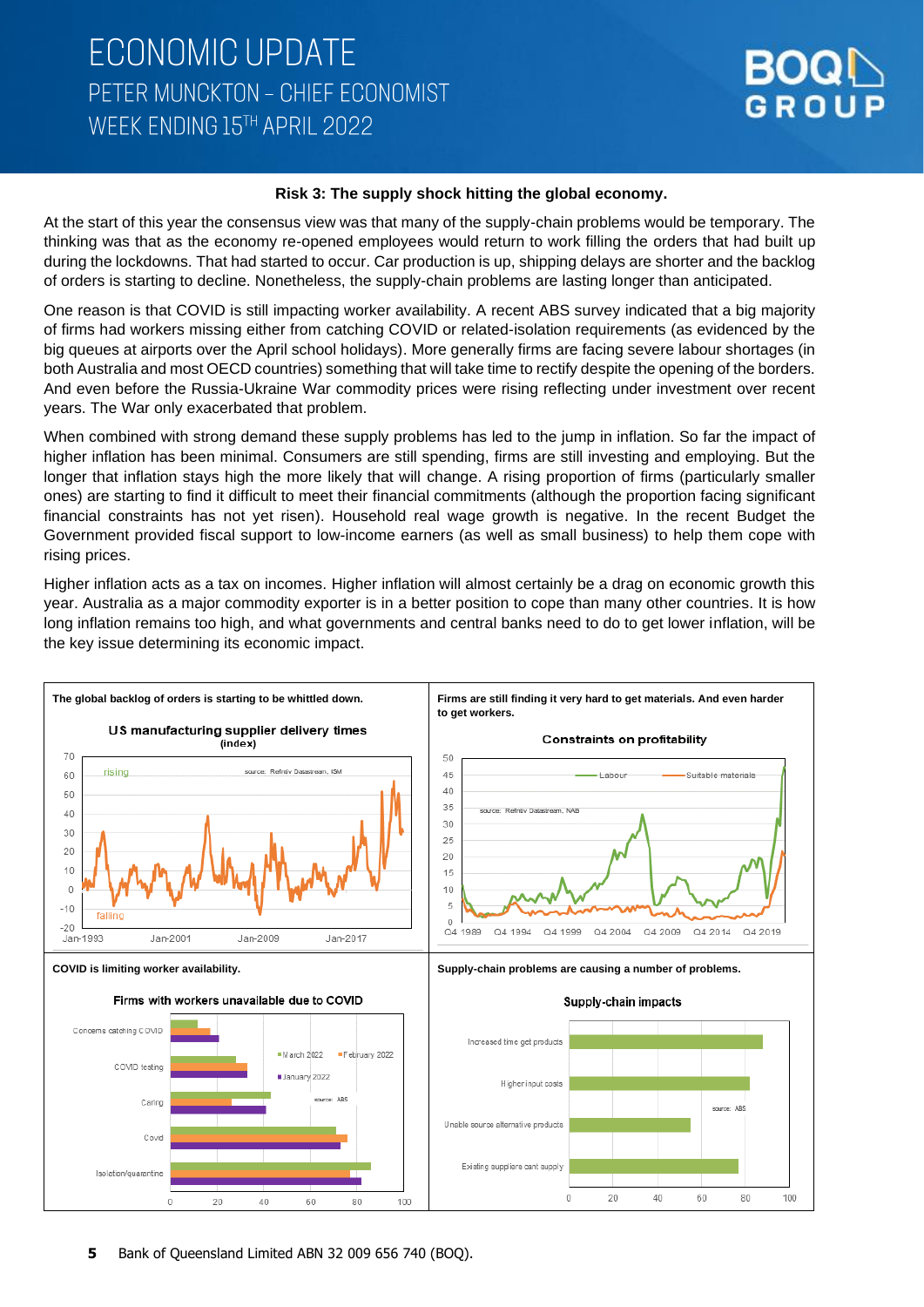



### **Risk 4: Interest rates head too high to curb inflation**

Current financial market pricing indicates that inflation is going to remain above the RBA's 2-3% inflation target for the next year before declining towards the top end of the inflation band. Partly that moderation of inflation would reflect the view that the supply-chain problems will ease over the next year. But a significant factor is the pricing of a substantial increase in the cash rate in Australia (as well as the US, Canada and New Zealand) by financial markets over the next couple of years.

The increase in the cash rate expected by financial markets is aggressive. In Australia, the cash rate is projected to move from its current level of essentially zero to 2% by end-2022, 3% by end 2023 before reaching a peak of around 3.5% in early 2024. In the US the Federal Reserve is expected to raise their cash rate to 2.5% (from its current rate of 0.25-0.5%) by the end of this year.

The clear risk is that interest rate increase move too high, too fast. The famous US economist Rudi Dornbusch once said that no postwar (US) economic recovery died in bed of old age – the Federal Reserve murdered every one of them. There must be some chance that this will happen again.

Financial markets are providing mixed signals about whether they are concerned about the impact of higher interest rates. Leading economic indicators are not pointing to any significant near-term problems. Research from the New York Federal Reserve based on the shape of the yield curve (the difference between 3-month and 10 year interest rates, and historically a good predictor of the economic outlook) suggests that the probability of a recession over the next year is small. The global equity market has declined, although to date is only around 10% below its peak. Credit spreads though for the riskiest borrowers have started to widen in the US.

Of the four risks, concerns about the impact of higher interest rates on the economy is my biggest worry. It is difficult to be certain as to how high interest rates will need to reach to slow demand, not the least because of the rise of the level of household debt in Australia. It is also not clear as to how much demand needs to slow given the uncertainty as to what will happen with supply. The longer that inflation remains too high the bigger the risk that it will remain too high (because of rising inflation expectations). And therefore the bigger the increase of interest rates that will become necessary.